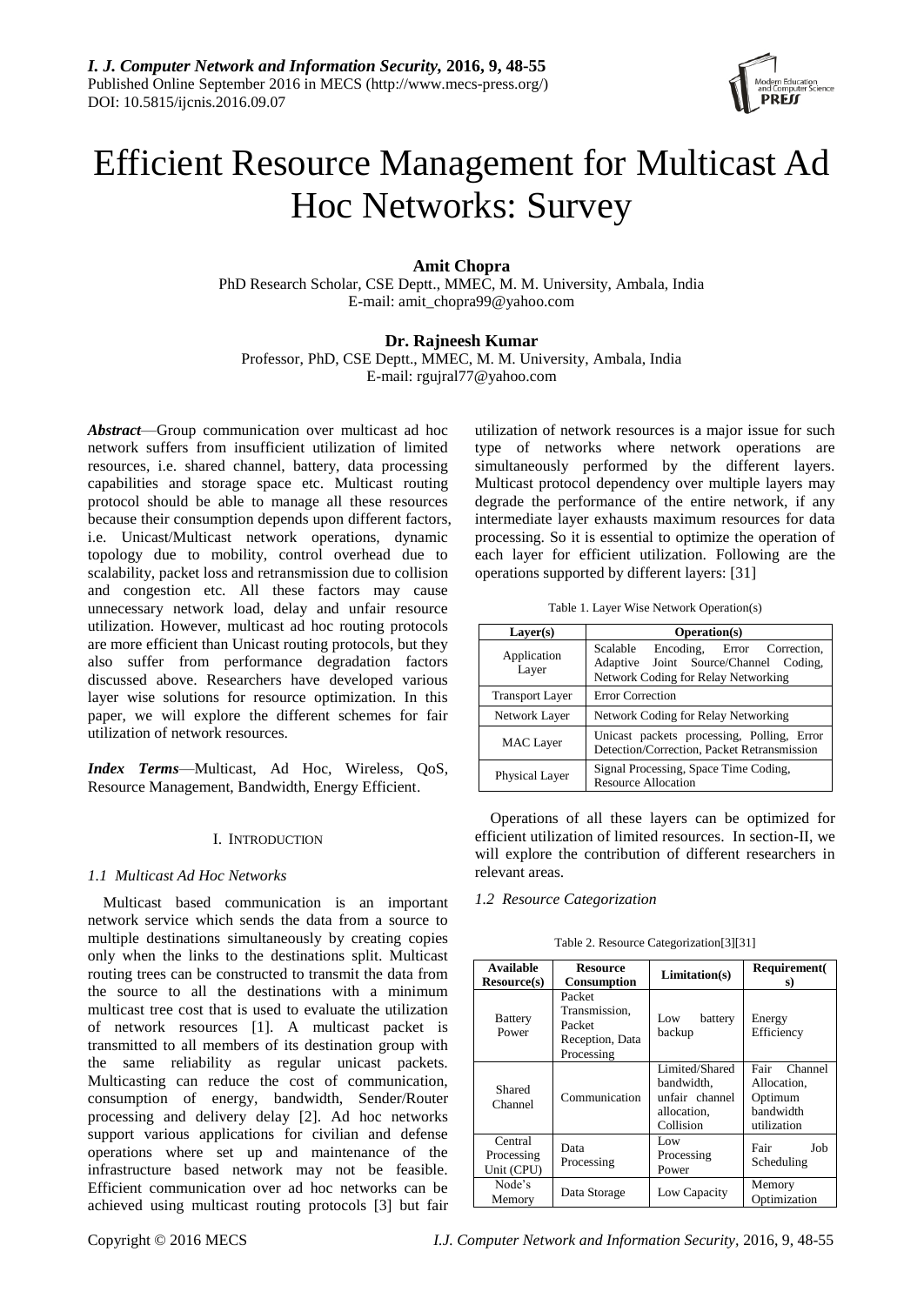## *1.3 Design goals of Multicast Routing Protocols for Ad Hoc Networks*

To develop a multicast routing protocol, there is need to focus on various constraints like of dynamic topology, limited power, shared bandwidth, network security and scalability. Ad hoc Multicast routing protocols should be robust, efficient and reliable. It should manage the control overhead, QoS, dependency over unicast protocol and limited resources. Following Fig.1 shows the classification of multicast routing protocols:



Fig.1. Classification of multicast routing protocols [32]

## *1.4 Classification of Multicast Routing Protocols for Ad Hoc Network*

- 1. Multicast Topology: Ad hoc multicast routing protocols can be classified into two types: tree based and mesh based etc. In case of tree based, single link is established between source and destination pair where as in mesh based approach, there may be more then one links between source and destination pair. Tree based multicast protocols are most efficient but mesh based multicast protocols are more robust. Tree based multicast protocols can have the following types:
	- a. Source-Tree-based: in which each source maintains a separated tree that contains the source node as the root of the tree and all receivers lies under this node.
	- b. Shared-Tree-based: in which one tree is established in the entire network which includes all sources and receivers and links are routed to a main node that is referred core node [3][32].
- 2. Routing Initialization Approach: Multicast group formation can be initiated by source as well as by receivers. Routing initialization can be classified into three approaches:
	- a. Source-initiated: Source node initiates the group formation
	- b. Receiver-initiated: Receivers initiate the group

formation

- c. Hybrid approach: It uses the combination of both approaches
- 3. Routing Scheme: Routing scheme is classified into three approaches:
	- a. Proactive approach: Nodes maintain the routing tables for network topology
	- b. Reactive approach: Routes are established as per requirements
	- c. Hybrid approach: It uses the combination of both approaches [3][32].
- 4. Maintenance Approach: It is classified in to two different approaches:
	- a. Soft State: Multicasting Tree is updated periodically using control packets
	- b. Hard State: It is similar to Soft State except that it also uses a route repair method [3].

This article contains different sections i.e. Section-I introduce the basic requirements of resource management for multicast communication, Section-II explores the related research work in relevant fields. It provides brief overview of the various solutions developed for efficient utilization of resources. Section-III contains the open issues related to resource management and Section-IV concludes the outcome of this survey.

#### II. RELATED WORK

#### *2.1 Routing Solutions for fair Bandwidth utilization*

Salim Bitam et al. [6] proposed a QoS multicast routing protocol called MQBM for mobile ad hoc networks based upon the bee communication. It finds the routes between the source and the head of multicast group responsible to communicate the packet to the group members. A node can transmit the data only, if average end-to-end delay and the average bandwidth satisfy the QoS constraints. Simulation results show the efficiency and the performance of the proposed protocol after comparisons against MAODV in terms of the average end-to-end delay and the average bandwidth as QoS metrics.

Zheng Sihai et al. [7] proposed a QoS-based multicast routing protocol, called QMMRP. This protocol utilizes the entropy of node (a metric to measure the stability of ink) and bandwidth reservation policy to find a stable link with enough bandwidth. Simulation results show that the network load of QMMRP protocol is much higher than that of ODMRP protocol. On the basis of experiments, it can be concluded QMMRP performs better than the ODMRP.

G. Santhi et al. [9] proposed a Fuzzy cost based Multi constrained Quality of Service Routing (FCMQR) protocol that selects an optimal path by using independent QoS metrics such as bandwidth, end-to-end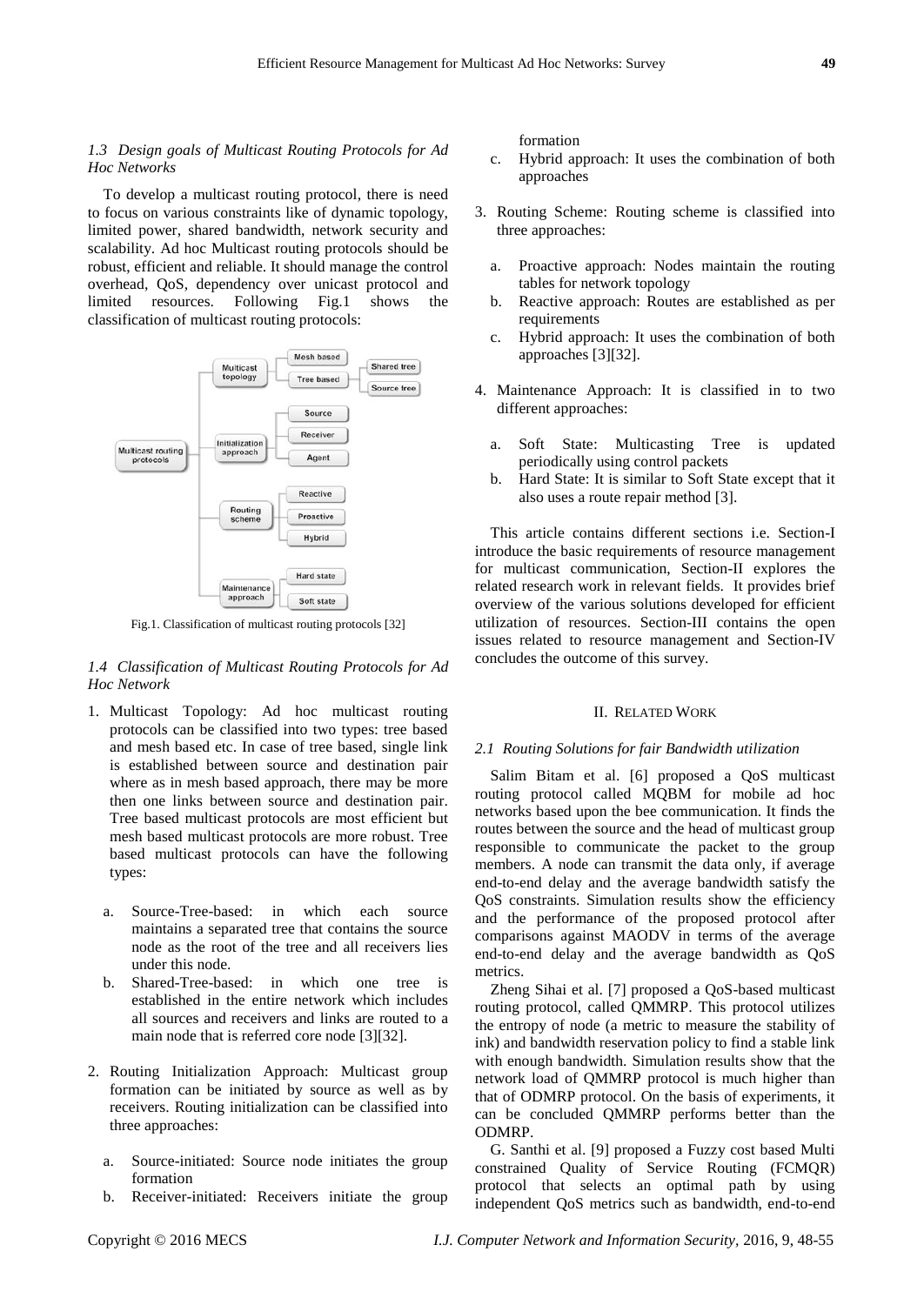delay and intermediate hops etc. This is based on multi criterion objective fuzzy measure in which all the available resources of the path are converted into a single metric fuzzy cost. The path with the maximum lifetime (which is based on Mobility prediction) and minimum fuzzy cost will be considered to be the optimal one and used for multiple transmissions. Simulation results show that the FCMQR provides an accurate and efficient method to estimate and evaluate the QoS routing stability and cost in dynamic mobile networks.

G. Santhi et al. [11] described a method to select best paths from source to destination node in MANETs using fuzzy cost which is calculated on the basis of multiple independent QoS metrics such as bandwidth, end to end delay and the number of nodes to transfer data from the source to the destination. Authors compared their method with MAODV protocol and results show that proposed method performs well.

Y. Sun et al. [37] proposed an enhanced bandwidth efficient multicast routing for MANET. It optimizes multicast tree construction phase as well as a tree maintenance phase to reduce bandwidth consumption. Simulation results show its performance in terms of less control overhead with optimal bandwidth utilization.

#### *2.2 Energy Efficient Routing Solutions*

V. R. Budyal et al. [8] proposed a fuzzy agent based QoS multicast routing protocol for MANET by extending ODMRP. A group of agents are used to form a mesh based multicast network and a fuzzy logic system is used to select QoS nodes, which are selected on the basis of different parameters like speed, energy and delay etc. For packet routing, Qos mesh is used. The simulation results show the better packet delivery ratio with the increase in the number of nodes and mobility of the nodes.

Ting Lu et al. [10] proposed a genetic energy-efficient delay-constrained multicast routing algorithm to resolve the QoS multicast problem. It depends on bounded endto-end delay and minimum energy cost of the multicast tree. This algorithm is a source-based algorithm that calculates the route on the basis of energy consumption as well as on the end-to-end delay. Results show that the proposed algorithm is effective and efficient.

M. M. Qabajeh et al. [12] proposed a hierarchical scheme for multicast routing protocol with multiple QoS constrains over mobile ad hoc networks. This scheme is optimized to utilize the limited resources and reduces the overhead significantly. It searches for QoS paths from a single source to a set of destinations. Entire physical space is divided into equal size hexagonal cells and a leader and backup leader nodes is selected those are responsible to maintain network topology. Authors compared the purposed scheme with the other multicast routing protocol, called Demand Multicast Routing Protocol and results show that it performs well by reducing control over head with less packet drop ratio.

Salim Bitam et al. [13] proposed a novel bee colony optimization algorithm (BLA) for the QoS multicast routing problem (QoS-MRP) over vehicular ad hoc networks as NP-Complete problem with multiple constraints. BLA solved the QoS-MRP by achieving different constraints, i.e. cost, delay, jitter and minimum bandwidth. Results show the performance of this method by comparing with genetic algorithm (GA), bee algorithm (BA) and marriage in honey bee optimization (MBO) algorithm using same QoS constraints.

[Xu Li](http://ieeexplore.ieee.org/search/searchresult.jsp?searchWithin=p_Authors:.QT.Xu%20Li.QT.&newsearch=true) et al. [14] proposed a Multicast Ad hoc Ondemand Vector with Backup Branches (MAODV-BB) that is an enhancement of MAODV by merging the advantages of the tree structure and the mesh structure. It uses shorter tree branches and constructs a multicast tree with backup branches. Mathematical analysis and simulation results show that the MAODV-BB protocol can manage the quality of services even during heavy network load.

Ritesh K. Kalle et al. [15] proposed a energy efficient method for VoIP communication over IEEE-802.16m based networks by reducing overheads. During the data transmission phase, mobile station remains active and uses packet buffering. As per their analytical analysis, they categorized the power consumption in different modes i.e. idle mode, transmission mode and receiving mode and finally they examined the cycles in each mode. Simulation results show that power can be preserved in sleep mode by optimizing the MAC layer, by reducing overhead and delay etc.

[Ya-li WANG](http://www.sciencedirect.com/science/article/pii/S1005888514602673) et al. [16] proposed an ant colony-based multi-constrained QoS energy-saving routing algorithm (IAMQER) algorithm based on the analysis of local node information that considers various parameters related to nodes like queue length, number of forwarding data packets, residual energy etc. It can manage the throughput and the energy consumption simultaneously to improve the network performance in multi-constrained QoS routing. Simulation results show that IAMQER algorithm can handle the constraints like end-to-end delay and packet loss ratio and can find out the QoS routes and reduces average energy consumption and improves packet delivery ratio.

Jiwen Guo et al. [30] proposed a secure minimumenergy multicast (SMEM) algorithm to ensure multicast communication. In order to improve the stability of trust mechanism, the new trust values (calculated by the Bayesian theorem in CR networks) are modified by the iterative control criterion. Trust mechanism aims at guaranteeing the security of network environment, in which the trust information is encrypted to ensure the creditability of trust values. Results show that the time complexity of SMEM algorithm is polynomial.

S.M. Lakshmi et al. [35] developed an energy efficient routing method for multicast communication. Instead of using routing table, nodes use unique multicast id to transmit the data to a specific group. On demand routing path is built by calculating residual energy of intermediate multicast nodes and the distance between them. Simulation results show its performance in terms of minimum delay, extended network life time and enhanced Throughput.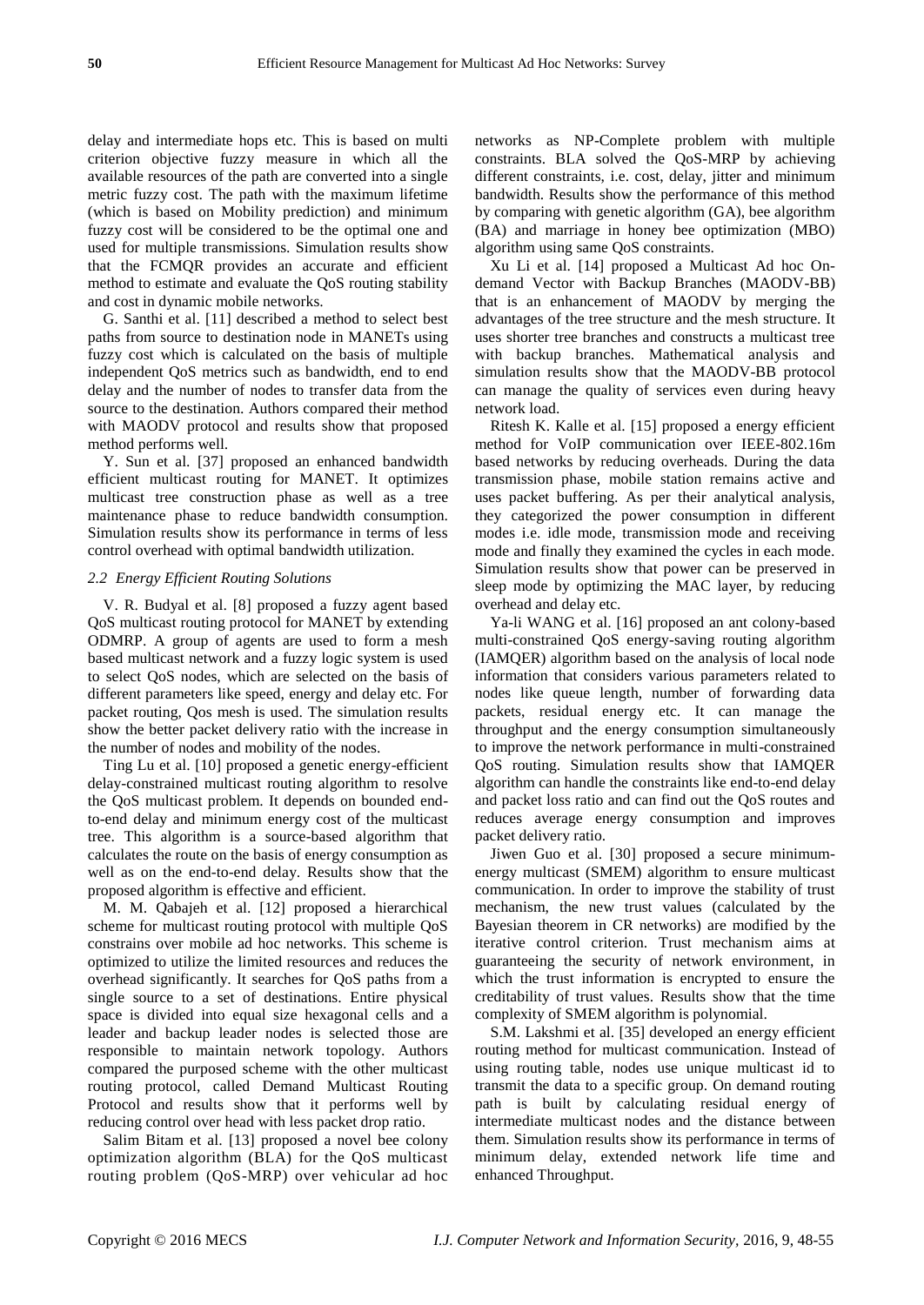## *2.3 MAC layer based solutions for efficient resource utilization*

Mui Van Nguyen et al. [17] proposed an optimal cognitive MAC protocol for MHAHNs under opportunistic spectrum access (OSA) approach in which channel contention resolution is done on the basis of interference-dependent random access addressing both social welfare maximization and energy efficiency. It offers contention control at MAC layer, interaction relationship with power control at the physical layer and also congestion control at the transport layer. They proposed an optimal cognitive MAC framework for NPhard problem. To solve this problem, authors introduced some auxiliary variables which are interpreted as interference weights and develop a distributed solution, which has been proved for global optimum to converge.

Pinyi Ren et al. [18] proposed MAC protocol based CAD (Channel-Aggregation Diversity) technology in which transmission time fairness constraints are introduced to transmit a particular number of packets at one time. Two joint power allocation schemes are introduced: First scheme is for high data transmission rate in which optimal allocation policy is used to solve Knapsack Problem. Dynamic programming is used to solve this. Second scheme is concerned with energy optimization which is resolved by fractional programming. Each node pair uses the RTS, CTS and RES for information exchange. If sender observes that channel is free than it send RTS to receiver. At receiver end, RTS is processed and CTS is sent to the sender. Finally, Sender sends RES in acknowledgement and starts the data transmission as per the channel allocation policy. Simulation results sow its performance in terms of energy efficiency and throughput.

M. Van Nguyen et al. [19] focused on the probabilistic channel contention resolution problem for net revenue maximization in multi-hop wireless ad-hoc networks (MHAHNs) under collision-rate-constrained opportunistic spectrum access (OSA) approach. Specifically, They considered the interference-dependent contention model, in which secondary users (SUs) must coordinate to each other to simultaneously balance between interference and collision, leading a more efficient MAC protocol than the location-dependent one proposed in the literature. By introducing some auxiliary variables and noisy channel estimations, they developed a novel heuristic cross-layer cognitive MAC protocol (HCC-MAC) to solve formulated MAC optimization problem which is shown non-convex and inseparable. Proposed protocol can achieve near-optimal throughput in a distributed manner without control overhead. Analytical analysis shows that HCC-MAC can outperform the existing MAC protocols under OSA paradigm.

Di Marco et al. [20] introduced the study of routing metrics and interaction of routing with MAC. Different concepts of cross layer interactions are introduced. MAC layer parameters as well as network performance both are affected by Contention levels. Some reliability constraints are enforced to increase the lifetime of network and also used to balance the network load. Proposed solutions are compared with routing approach based on backpressure mechanism and results show the efficiency of proposed solution.

Farooq M.O et al. [21] presented a bandwidth estimation-based admission control and routing protocol, called BEAR for IEEE 802.15.4 - based networks. The purpose of BEAR is to support real-time multimedia flows in IEEE 802.15.4 - based networks by satisfying their end-to-end bandwidth requirements. It combines a bandwidth estimation approach, admission control, and routing. It uses a measurement-based bandwidth estimation algorithm that combines nodes' transmission rate, and actual MAC layer overhead to estimate the available bandwidth. The available bandwidth information is used as input to the admission control protocol, and it supports algorithms to estimate a flow's contention, intra-flow contention, and additional MAC layer overhead with an increased data load inside a network. Available bandwidth information can be used as a routing metric to select forwarding path(s) that can offer better end-to-end available bandwidth. Proposed framework can be used to support real-time multimedia applications for IEEE 802.155.4 based networks.

Jackson.C.A et al. [22] proposed a hierarchical and heterogeneous multichannel ad hoc network. The channels employed by this network are non overlapping, and each channel differs significantly in its characteristics, such as achievable data rate, communication range, and traffic load. Every terminal is connected with the frequency-agile radio which can change its transmission rate and carrier frequency. These radios communicate using contention-based access and are permitted to utilize multiple channels. A subset of terminals forms a backbone network, which is equipped with a second radio tuned to a traffic channel employing schedule-based access. They considered various hierarchical and heterogeneous multichannel ad hoc network topologies and investigated the backbone networks that increase network-layer performance over scenarios in which too few or too many terminals are selected to form the backbone network.

Zheng Li et al. [23] proposed a novel multiplerecipient based on cooperative MAC layer protocol for wireless ad hoc networks. The sender selects a recipient among multiple candidate recipients. Candidate helpers employ a preliminary helper contention scheme and an optimal helper contention scheme to select the optimal helper according to their cooperation gain. Besides, the sender can send a data packet at the highest data rate that it can support according to the busy tones in the preliminary helper contention process, guaranteeing both the channel utilization and the link reliability. Once the recipient receives the sender's data packet through the optimal helper, it can also send its data packet to the sender through the same optimal helper. Furthermore, the optimal helper can piggyback its data packet to the sender or the recipient, reducing the reservation overhead and the possibility of collisions during channel reservation.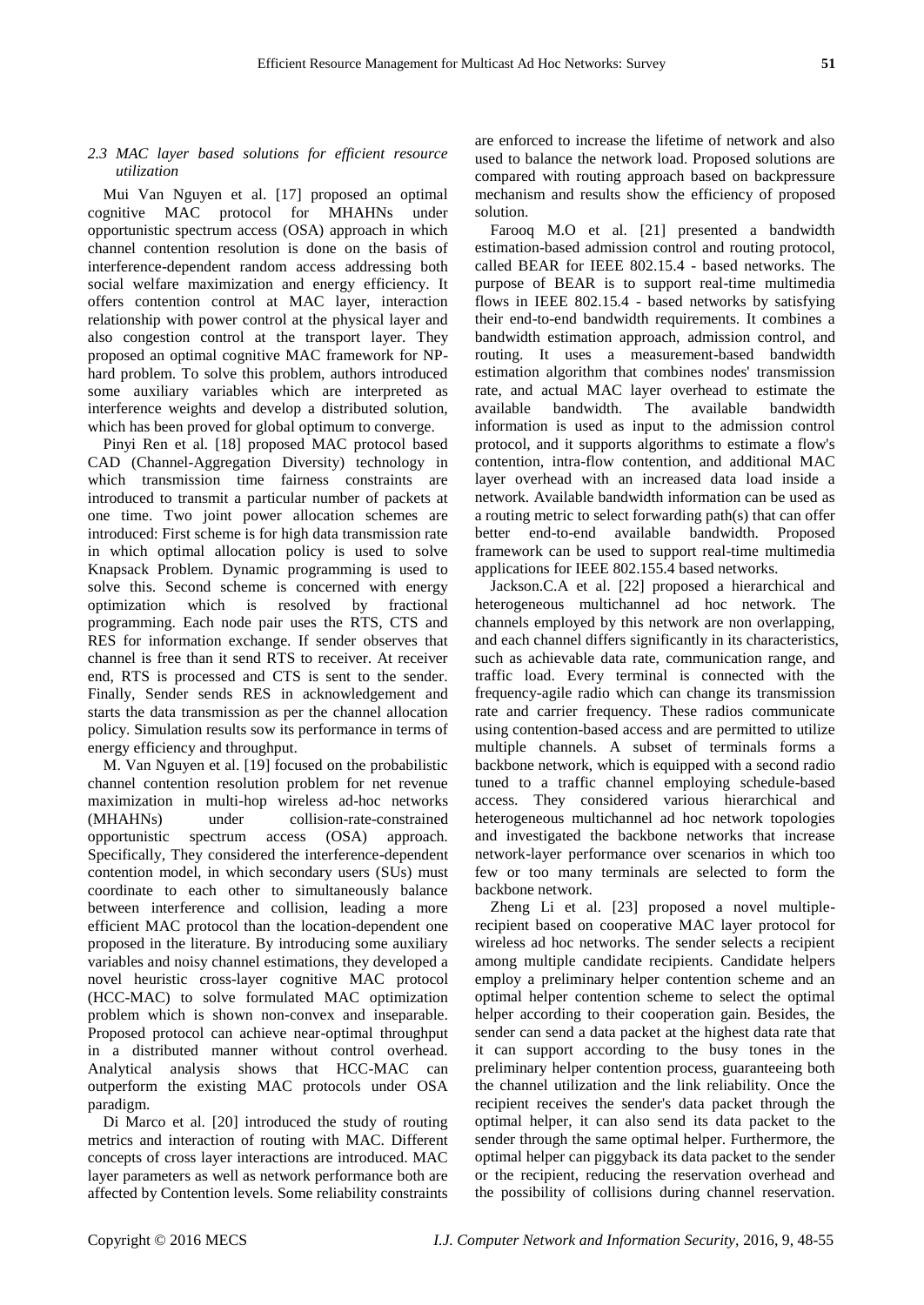Simulation results show the performance of proposed protocol compared with CoopMACA and 2rcMAC using different parameters such as throughput and average packet delay.

Haitao Zhao et al. [24] proposed a capacity-aware statistical QoS routing scheme which is used to realize statistical Quality of service guarantees for IEEE standard 802.11 wireless networks under a particular medium or for high traffic load. This proposed scheme estimates the probability of packet collision through MAC layer retransmission and the statistical traffic load dynamically, thereby achieving the capacity prediction of wireless channel based on statistical probability and service process. Furthermore, a cross layering design approach is used, in which proposed scheme offers a stochastic QoS route optimization and the traffic flow admission control in terms of capacity-aware criteria and the location-based route discovery to obtain effective resource utilization and packet forwarding. Simulation results show that this scheme can detect the state of wireless link well. Also, it decreases end-to-end delay and improves successful packet delivery percentage without increasing routing overhead over multi-hop wireless networks. The simulation shows the effectiveness of the proposed scheme over the existing location-based QoS optimization delivery algorithm in terms of retransmission count, successful delivery rate and end to end delay on the condition of time-varying multi-hop wireless links.

Alessandro Delfino et al. [25] presented the opinion for design and implementation of medium access control in which they use ECMA-392 standard. They basically focused on the centralized cognitive network, in which network is considered which uses out-of-band cognitive control channel (CCC). This CCC is used to manage different types of operations of the network. Proposed work shows that the capability of the network should be reconstructed or reconfigured when CCC is jammed by any primary user. They designed a prototype for average network reconfiguration delay which is used to operate in 375-445 MHz frequency bands for public safety ad hoc networks.

Ze Li et al. [26] proposed the enhancement in hybrid approach by using Quality of Service support capability. This new protocol named as QoS Oriented Distributed Routing Protocol (QOD) which used the advantages of anycast and fewer transmission hops. There are five algorithms for QOD- First algorithm is for QoS guaranteed neighbor selection which is used to overcome the transmission delay requirement. Second algorithm is to reduce transmission delay is distributed packet scheduling algorithm. Third algorithm is to reduce time of transmission is mobility based segment resizing algorithm which can adjust its segment size according to the mobility of nodes. Fourth algorithm is used to increase throughput is traffic redundant elimination algorithm and Fifth algorithm is used to remove the redundancy in data is Data Redundancy eliminationbased transmission algorithm. Simulation results shows the performance of QOD which can achieve more

scalability, reduce the contention and high mobilityresilience.

K.H. Almotairi et.al [27] presented a MAC protocol based on the distributed multi-channel that can utilize hopping sequences with multiple radio interfaces for transmission and reception. They proposed an analytical model and simulation results validate this model and show the performance in terms of Throughput.

Bourdelles, M et.al [28] proposed a CPU resources control module to be included in a real-time embedded system, and using platform resources tuning capabilities such as Dynamic Voltage and Frequency Scaling (DVFS). This control module has been designed to be generic enough to be adapted to any system, but precise enough to take into account real-time constraints of such systems. The solution proposed does not need any knowledge and pre-execution of the business code of the active components of the system to be monitored. The solution is demonstrated on the Medium Access Control (MAC) of a radio protocol implemented on a free scale IMX6 board with power gains of more than 40% with frequency scale variations from 800MHz to 400MHz.

Fumihisa Yamanobe et al. [29] proposed a mobile agent based solution for inter-path interference using multipath under mobility constraints. It can estimate the routes on the basis of the shortest path method and as per route request, it can build single or multipath and it can also perform the load balancing by reducing the control overhead. To handle the broken links, it does not flood the control packets, broken link information is delivered by unicast method instead of broadcast and it reduces the interference over a network. It can also regulate the TCP connections to avoid the excessive network load as well as the interference over the channel.

Xueyuan Su et al. [36] focused on the bandwidth allocation problem and explored the network and MAC layer impact over the existing bandwidth allocation methods, i.e. Interference model, Rate allocation scheme and contention based algorithms. The study shows that cross layer solutions can be used to regulate the data flow rate across both layers.

## III. PROBLEM FORMULATION

#### *3.1 Multicast Routing Constraints*

MANET based applications are widely used in the remote areas where rapid deployment and dynamic reconfiguration is necessary and wired network support is unavailable. These include military battlefields, emergency search, rescue sites, classrooms and conventions, where communication can be initialized using audio/video streams with the help of wireless nodes. In case of voice communication over MANETs, we transmit audio stream having a high data rate and it reduces the voice quality due to the usage of low-power wireless links. Transmission of concurrent voice streams can reduce the efficiency of the entire network. Voice stream multicast can play an important role in case of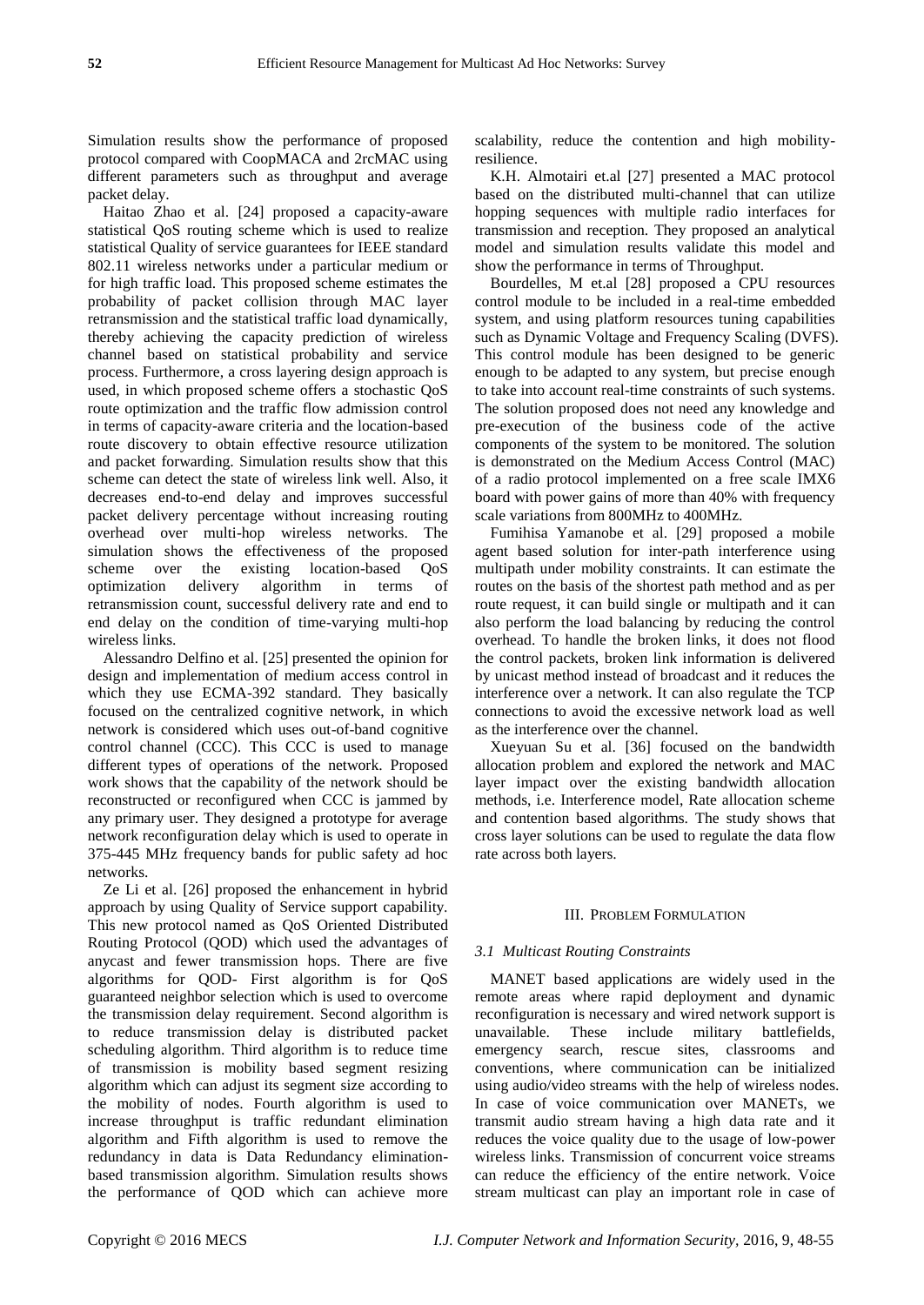emergency situations. In case of video communication over MANETs, it requires efficient bandwidth and real time support but due to the limited resources and error prone network environment, it becomes challenging to manage the quality of video transmission as well as the network bandwidth.

Multicast routing plays a significant role in MANETs and multicasting can improve the efficiency of the wireless links but it is difficult and challenging to design an effective and reliable multicast routing protocol for MANETs. In recent years, various multicast routing protocols have been proposed for MANETs to support different services. Multicast communication over ad hoc networks has its own limitations but it also suffers from common issues, i.e. dynamic topology, performance of routing protocol, inefficient resource management, security, scalability, QoS, QoE etc. If we use the multicasting over the MANETs then there is need to explore and sort out these issues for the multicast mobile ad hoc networks. Traditional wired Multicast protocols are not suitable for ad hoc networks because the routing tree becomes unstable due to the dynamic network environment. [3].

Quality of communication is affected by noise/interference and channel fading. Multicast routing protocol must be able to regulate the flow of control packets over a network, in order to maintain the channel capacity [33]. There may be packet drop due to the dynamic change in the network topology that can reduce the network performance. So multicast routing should be able to operate in different situations such as mobile environment, heavy traffic load, scalability in order to achieve high packet delivery [3].

## *3.2 Resource management issues*

Efficient resource utilization is a critical issue for Multicast Ad hoc networks, which deals with consumption of various network resources discussed below:

- a. **Node Energy:** Every node has limited battery life and it is very difficult to manage the energy level of individual node because each node may participate in different network operations and its energy level is reduced as per the performed task [3][34].
- b. **Shared Channel Bandwidth allocation:** Ad hoc networks utilize shared channel and fair channel allocation becomes a major issue [30].
- c. **Node Level Buffer management:** Due to packet loss/link loss, retransmission phase is executed by routing protocol, thus may result in buffer overflow, network congestion/contention etc [3].

# *3.3 Resource utilization dependencies*

a. **Network size/topology:** Due to the dynamic network topology and network size, route discovery and route maintenance phase are performed by protocols and thus results in degradation of network performance.

- b. **Node density/mobility:** Node Mobility and scalability can degrade the QoS of the entire network and it is difficult to maintain network performance under these constraints. [31]
- c. **Traffic type/load:** Real time applications consume network resources at large scale. In insufficient bandwidth allocation may result in delay and can degrade the quality of experience of end users.

# *3.4 Behavioral Impact of different layers over network resource consumption*

- a. **Multicast Routing Layer:** Routing layer performs different network operations such as route discovery, route maintenance and session management etc. Routing layer operations may suffer from the dynamic behavior of the ad hoc networks and thus may result in the link errors and frequent update of routing information. Due to excessive route maintenance, node's life time can be exhausted [3].
- b. **MAC Layer:** It communicates with two different layers, i.e. routing layer and physical layer. It also manages contention over wireless channel [3]. MAC protocols directly affect the channel allocation, bandwidth utilization, contention and packet collision etc. Collision at large scale can produce the delay and contention over network and QoS may be degraded. If MAC protocols fail to manage fair channel allocation, it can also degrade the performance of ad hoc networks in a multi user environment.

# IV. CONCLUSION

In this paper, we explored the issues and solutions related to resource management for multicast ad hoc networks. Routing layer based solutions include MQBM multicast routing protocol, which can maintain end-toend delay and the average bandwidth as QoS metrics, QMMRP supports QoS as compared to ODMRP, fuzzy logic based agents, path selection and QoS aware routing both are capable to adopt node's mobility and scalability and also improve the packet delivery ratio, delayconstrained multicast routing algorithm and buffer management scheme can minimize the delay in order to preserve the energy, hierarchical based multicasting can reduce packet loss, delay and can improve network efficiency, Ant colony based multicasting and MAODV-Backup Branch both can fulfill QoS constraints.

MAC layer based solutions include methods for channel aggregation Diversity, power and congestion control, channel allocation policy, MAC optimization, bandwidth estimation-based admission control, heterogeneous multichannel for backbone networks, capacity-aware statistical QoS routing, QoS Oriented Distributed Routing, distributed multi-channel support,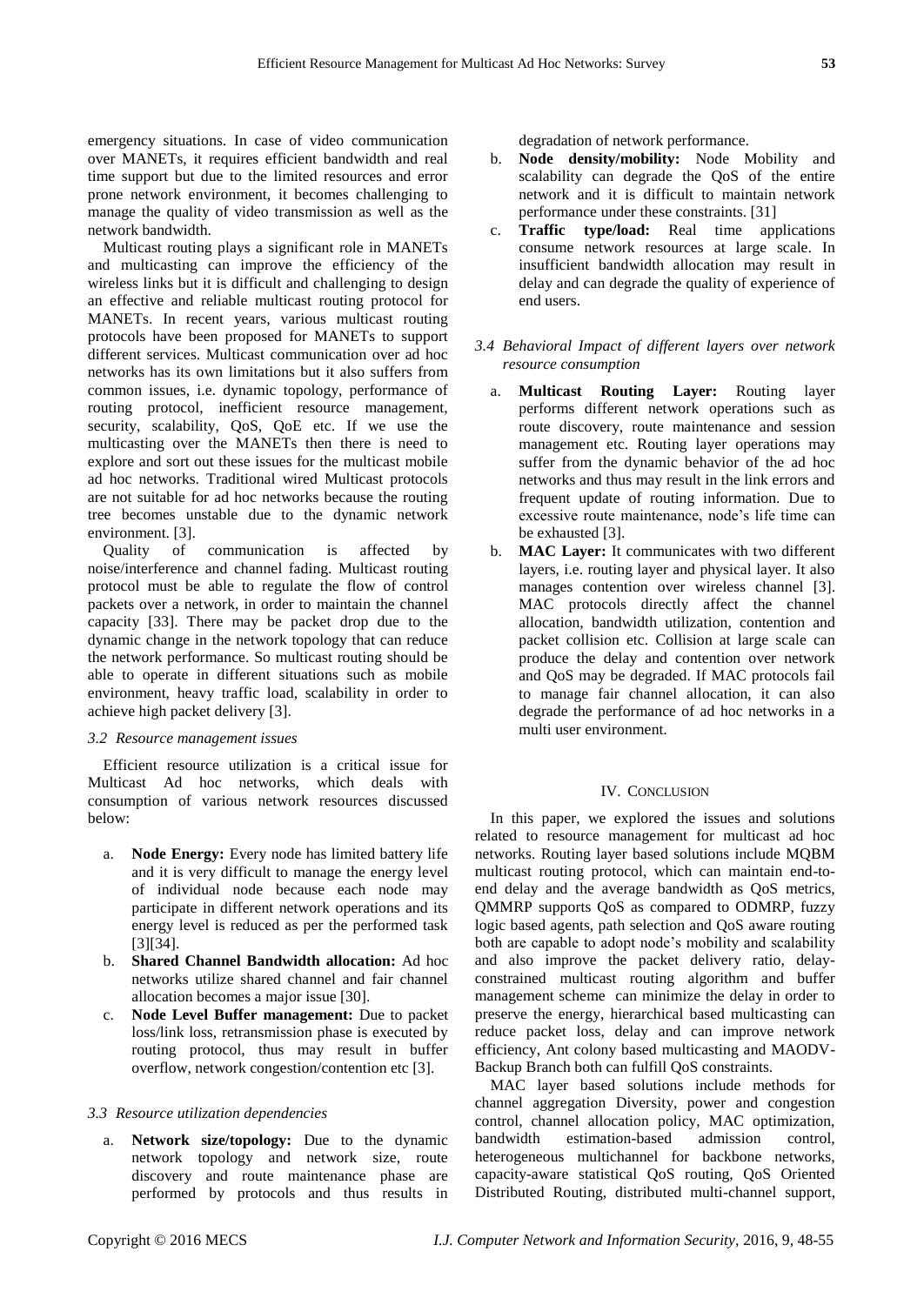CPU resources management for MAC protocol, interference management and network load balancing etc. Finally we can conclude that there is need to develop a cross layer solution which can encounter common issues related to each layer because these can have an impact over the operations of other layer. In future, this study will be used for performance analysis of multicast protocols under the constrained of limited resources.

## **REFERENCES**

- [1] Hui Cheng et al., "Hyper-mutation based Genetic Algorithms for Dynamic Multicast Routing Problem in Mobile Ad Hoc Networks", 11th International Conference on Trust, Security and Privacy in Computing and Communications-2012 IEEE, pp. 1586-1592.
- [2] N. Bhalaji et al., "Performance Comparison of Multicast Routing Protocols under Variable Bit Rate Scenario for Mobile Adhoc Networks", Recent Trends in Network [Security and Applications](http://link.springer.com/book/10.1007/978-3-642-14478-3) [Communications in Computer](http://link.springer.com/bookseries/7899)  [and Information Science](http://link.springer.com/bookseries/7899) vol. 89, 2010, Springer-2010, pp. 114-122.
- [3] C. Siva Ram Murthy, B.S. Manoj, "Ad Hoc Wireless Networks", 14 impression-Pearson-2012, Chapter (5-11), pp. 191-641.
- [4] Priyanka Das, Veena Gulhane, "Distributed Energy Adaptive Location-Based Cooperative MAC Protocol for Prolonging the Network Lifetime of MANET", ACCT, IEEE, 2015, pp.298-303.
- [5] Lav Gupta, R. Jain, G. Vaszkun, "Survey of Important Issues in UAV Communication Networks", Communications Surveys & Tutorials, IEEE-2015, pp.1- 32.
- [6] Salim Bitam et al., "MQBM: an autonomic QoS multicast routing protocol for mobile ad hoc networks", ICC-IEEE-2012, pp. 5488-5492.
- [7] Zheng Sihai et al., "QoS-Based Multicast Routing Protocol in MANET", International Conference on Industrial Control and Electronics Engineering, IEEE-2012, pp. 262-265.
- [8] V. R. Budyal et al., "Fuzzy Agent based Quality of Service Multicast Routing in Mobile Ad hoc Network", International Conference on Advances in Mobile Network, Communication and Its Applications, IEEE-2012, pp. 95- 98.
- [9] G. Santhi et al., "Fuzzy-Cost based Multicast QoS Routing with Mobility prediction in MANETs", ICAESM –IEEE-2012, pp. 556 – 562.
- [10] Ting Lu, Jie Zhu, "Genetic Algorithm for Energy-Efficient QoS Multicast Routing", IEEE COMMUNICATIONS LETTERS, vol. 17(1), IEEE-2013, pp. 31-34.
- [11] G. Santhi et al. "Fuzzy Cost Based Multicast Routing for Mobile Ad-Hoc Networks with Improved QoS", [Advances in Digital Image Processing and Information](http://link.springer.com/book/10.1007/978-3-642-24055-3)  [Technology](http://link.springer.com/book/10.1007/978-3-642-24055-3) [Communications in Computer and](http://link.springer.com/bookseries/7899)  [Information Science,](http://link.springer.com/bookseries/7899) vol. 205, 2011, Springer-2011, pp. 429-437.
- [12] M. M. Qabajeh et al., "A Tree-based QoS Multicast Routing Protocol for MANETs", ICOM-Malaysia, IEEE-2011, pp. 1-6.
- [13] Salim Bitam, Abdelhamid Mellouk, "Bee life-based multi constraints multicast routing optimization for vehicular ad hoc networks", Journal of Network and Computer [Applications,](http://www.sciencedirect.com/science/journal/10848045) [Vol. 36 \(3\)](http://www.sciencedirect.com/science/journal/10848045/36/3), May 2013, pp. 981–991, Elsevier.
- [14] [Xu Li](http://ieeexplore.ieee.org/search/searchresult.jsp?searchWithin=p_Authors:.QT.Xu%20Li.QT.&newsearch=true) et.al. "Optimized multicast routing algorithm based on tree structure in MANETs", Communications, China, Vol. 1[1 \(2\)](http://ieeexplore.ieee.org/xpl/tocresult.jsp?isnumber=6821729), 2014, IEEE, pp. 31 – 34.
- [15] Ritesh K. Kalle, Maruti Gupta, Aran Bergman, EladLevy, ShantidevMohanty, Muthaiah Venkatachalam, Debabrata Das, "Advanced Mechanisms for Sleep Mode Optimization of VoIP Traffic over IEEE 802.16m", IEEE, Globecom 2010, pp 1-6.
- [16] [Ya-li WANG](http://www.sciencedirect.com/science/article/pii/S1005888514602673) et.al, "Improved ant colony-based multiconstrained QoS energy-saving routing and throughput optimization in wireless Ad-hoc networks". The Journal [of China Universities of Posts and Telecommunications,](http://www.sciencedirect.com/science/journal/10058885)  [Vol. 21 \(1\)](http://www.sciencedirect.com/science/journal/10058885/21/1), Elsevier, 2014, Pages 43–53, 59.
- [17] Nguyen Mui Van, Hee Kyung., Yongin, Seon Hong Choong, "Interference-dependent contention control in multi hop wireless ad-hoc networks: An optimal cognitive MAC protocol", ICC, IEEE-2013, pp.6163 – 6167
- [18] Pinyi Ren, Xi'an Jiaotong, Xi'an, China; Yichen Wang; Qinghe Du, "CAD-MAC: A Channel-Aggregation Diversity Based MAC Protocol for Spectrum and Energy Efficient Cognitive Ad Hoc Networks", IEEE Journal Vol.32 (2), FEB. 2014, 2-13, pp.237 – 250.
- [19] M. Van Nguyen , K. Hee, Yongin, C. Seon Hong ; L. B. Le," Cross-layer cognitive MAC design for multi-hop wireless ad-hoc networks with stochastic primary protection", WCNC, 2013 IEEE, pp.1802 – 1807
- [20] Di Marco, Stockholm, Fischione, C.; Athanasiou, G.; Mekikis, P.-V., "MAC-aware routing metrics for low power and lossy networks", INFOCOM, 2013 Proceedings IEEE , pp.13 – 14
- [21] Farooq, M.O.; Inst. of Telematics, Univ. of Luebeck, Luebeck, Germany; Kunz, T., "Proactive Bandwidth Estimation for IEEE 802.15.4-Based Networks ", VTC Spring-IEEE-2013, pp.1-5
- [22] Jackson, C.A., Clemson, SC. Russell, H.B. Wolf, B.J, Martin J, "Investigation of MAC for a Hierarchical and Heterogeneous Multichannel Ad Hoc Network", MILCOM 2013 - IEEE, pp.188 – 193
- [23] Zheng Li., Kai Liu, "A multiple-recipient-based cooperative MAC protocol for wireless ad hoc networks", MAPE, 2013-IEEE, pp.59 – 64
- [24] Haitao Zhao, Hongbo Zhu, Dapeng Li, Nanjie Liu, ―Quality-Driven Capacity-Aware Resources Optimization Design for Ubiquitous Wireless Networks", Wireless Pers Commun 2014, Springer, pp.329-344
- [25] Alessandro Delfino, Leonardo Goratti, Raimondo Giuliani, Franco Oliveri, Gianmarco Baldini, "A Software Radio Implementation of Centralized MAC Protocol for Cognitive Radio Networks". Wireless Personal Communication -2013 , Springer, pp.1147-1175
- [26] Ze Li, Haiying Shen, "A QoS-Oriented Distributed Routing Protocol for Hybrid Wireless Networks", IEEE Transactions on mobile computing, Vol. 13, (3), IEEE-2014, pp.693-708
- [27] Almotairi, K.H., UmmAl-Qura Univ., Makkah, Shen, X.S.,"A Distributed Multi-Channel MAC Protocol for Ad Hoc Wireless Networks ", Mobile Computing, IEEE Transactions, Vol.14 (1), IEEE-2015, pp.1 – 13
- [28] Bourdelles, M., Marechal, J., "Power consumption optimization for real-time applications: Results on a MAC application implementation", INFOCOM WKSHPS, IEEE-2014, pp.753 – 758
- [29] Fumihisa Yamanobe, Shigeki Shiokawa, "Multi-path Routing Considering Inter-path Interference Using a Mobile Agent In the Ad-hoc Networks", APCC, IEEE 2014, pp.15-19
- [30] Jiwen Guo et al., "Secure Minimum-Energy Multicast